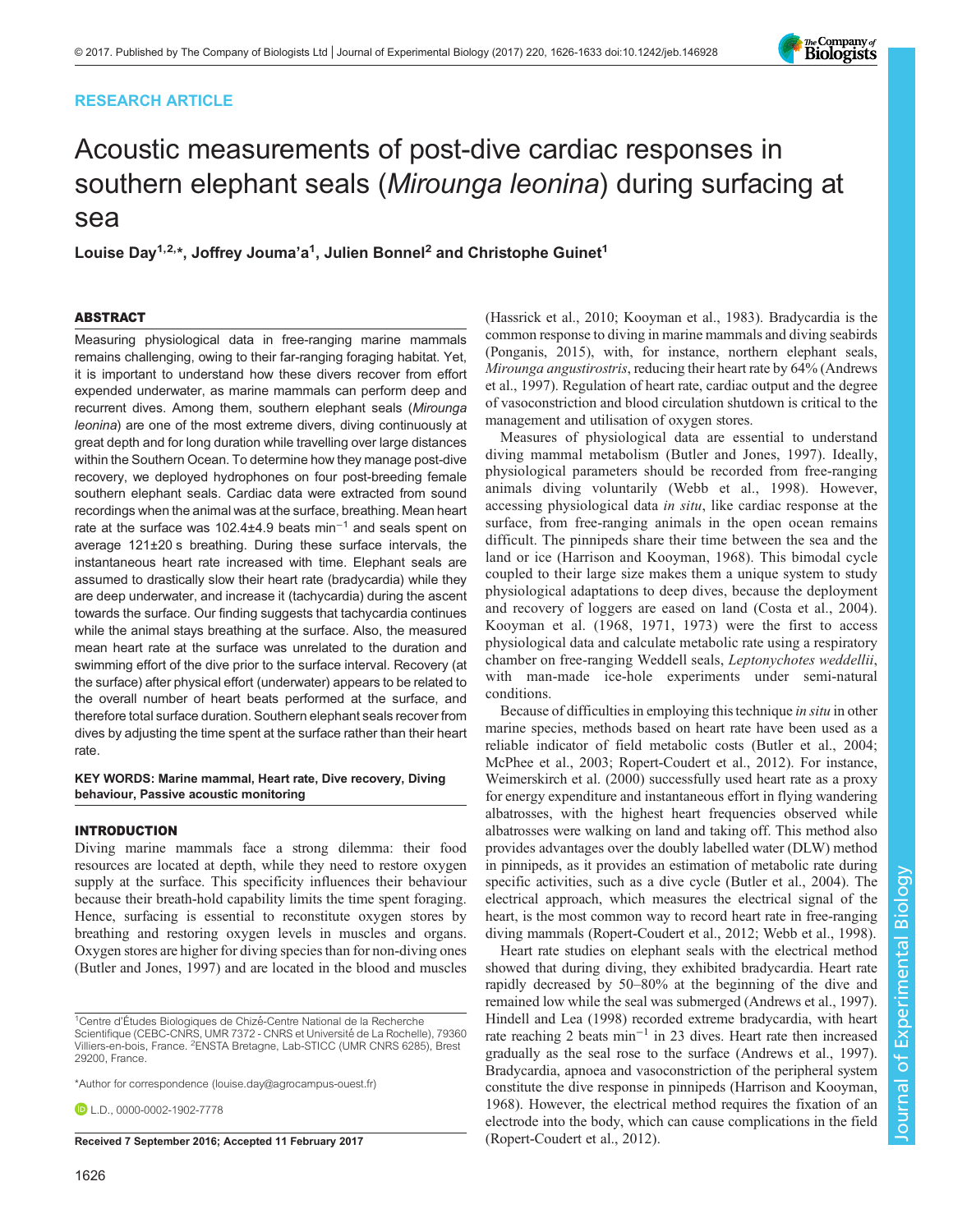[Fletcher et al. \(1996\)](#page-6-0), using an acoustic approach, provided the first record of respiratory rate at the surface of translocated northern elephant seals (M. angustirostris). Between breaths, putative heart beats were distinguished and cardiac frequency extracted. Several acoustic studies confirmed that this method could provide physiological data such as breath frequency or heart rate at the surface [\(Burgess et al., 1998](#page-6-0); [Génin et al., 2015; Le Boeuf et al.,](#page-6-0) [2000](#page-6-0)).

The aim of this study was to investigate the cardiac response at the surface to active dives in free-ranging southern elephant seals. Southern elephant seals are a major predator in the Southern Ocean. At sea, they dive repeatedly to around 500 m during 20–30 min, with surface intervals lasting on average 2 min, but extreme depth records reached over 1800 m ([Hindell et al., 1991](#page-6-0); [McConnell et al.,](#page-7-0) [1992](#page-7-0)). They come back on land twice a year for mating during the southern spring, and moulting in the summer, with a high site fidelity ([Fabiani et al., 2006](#page-6-0)).

[Génin et al. \(2015\)](#page-6-0) have shown that the number of breaths is tightly related to surfacing time and mainly explained by dive duration and swimming effort made by southern elephant seals. Yet, in terms of recovery, cardiac function might play a major role. Our intention in this study was to explore the recovery behaviour of southern elephant seals through examining variation in heart frequency. First, we investigated how the instantaneous cardiac frequency evolves at the surface. Second, we studied the relationship between the mean cardiac frequency during the surface interval, and the dive duration and foraging effort performed by southern elephant seals during the previous dive.

## MATERIALS AND METHODS

## Ethics statement

All animals in this study were treated in accordance with the French Polar Institute (IPEV) ethical and Polar Environment Committee guidelines. All scientific procedures conducted on southern elephant seals had been validated beforehand.

#### Deployment of devices and data collection

This study is based on data collected from four post-breeding female southern elephant seals (Table 1): two in October 2011 and another two in October/November 2012 on Kerguelen Islands (49° 20′S, 70°20′E). Individuals were captured, then anaesthetised using a 1:1 combination of tiletamin and zolazepam (Zoletil 100), which was injected intravenously  $(0.8 \text{ mg } 100 \text{ kg}^{-1})$ ; [McMahon](#page-7-0) [et al., 2000\)](#page-7-0). They were then equipped with two devices, glued to the head or the back of the individual using quick-setting epoxy (Araldite AW 2101, Ciba) after cleaning the fur with acetone. First, an Argos-GPS satellite tag (Splash 10-F, Wildlife Computer, Redmond, WA, USA) was glued to the seal's head. It provided real-time position of the seals through the Argos system and also collected GPS location data. Second, an autonomous acoustic/ accelerometer/magnetometer and pressure logger (Acousonde™, model 3A; Acoustimetrics, Greeneridge Sciences, Inc., Santa Barbara, CA, USA) ([Burgess, 2000; Burgess et al., 1998\)](#page-6-0) was

Table 1. Descriptive information for the four post-breeding female southern elephant seals at deployment

| Seal           | Acousonde ID | Body mass (kg) | Size (cm) | Departure date |
|----------------|--------------|----------------|-----------|----------------|
|                | A031         | 255            | 254       | 10 Oct. 2011   |
| 2              | A032         | 245            | 238       | 28 Oct. 2011   |
| 3              | 626019       | 230            | 232       | 28 Oct. 2012   |
| $\overline{4}$ | 626040       | 292            | 225       | 01 Nov. 2012   |

fixed on the dorsal fur in the longitudinal axis, 10 cm behind the scapula. Each Acousonde<sup>™</sup> recorded at a sampling frequency of 6.3 kHz in 2011 and 12.2 kHz in 2012, with an acoustic sampling resolution of 16 bits. This difference in sampling rates does not affect our study as cardiac and respiratory events occur in a frequency range of less than 1 kHz. To save battery power and storage space, the device was programmed to record sound for 3 h every 12 h in 2011 and for 4 h every 24 h in 2012. All devices provided measurements of time, location and depth at 1 Hz, as well as the three-dimensional magnetic field strength and acceleration at a 5 Hz frequency. The instruments sampled acoustic data until battery exhaustion, which occurred between 10 and 20 days after deployment. All devices were retrieved once individuals returned ashore to moult after their foraging trip in January/February following deployments. Seals were located on land using their Argos position.

## Acoustic data processing

## Detection of cardiac occurrences

When the animal is surfacing, the water flow noise produced by swimming ceases and most of the sound is due to breathing. Respiratory signals are contained at frequencies within the 0–700 Hz range. Between two respirations, spectrograms (time–frequency representation) showed putative cardiac occurrences ([Fletcher et al.,](#page-6-0) [1996; Le Boeuf et al., 2000\)](#page-6-0). Heart sounds are expected to be dual because of the closure of the mitral and aortic valves ([Burgess et al.,](#page-6-0) [1998\)](#page-6-0). The two sounds are indistinguishable, as they occur too close together in time. Hence, cardiac occurrences (a combination of the two valves' sounds) are brief and regular temporal impulsions at frequencies from 0 to 150 Hz [\(Burgess et al., 1998](#page-6-0)).

Acoustic recordings of surface intervals were visualised and analysed using the software Raven (The Cornell Lab of Ornithology – Bioacoustics Research Program) to generate a spectrogram for each surface interval. The same parameters were used for the computation of all spectrograms: a Hann-type window with a size of 512 samples, an overlap of 50% and a discrete Fourier transform calculated with 512 samples.

Each cardiac beat was determined using visual and auditory cues (Fig. 1). Hence, each occurrence is characterised by its temporal abscissa. When two beats are consecutive, an instantaneous cardiac



Fig. 1. Spectrogram of recorded sound. Data were obtained from a southern elephant seal (seal 1) during a surface interval, and show four respiratory cycles (rectangles in the 0–700 Hz range) with cardiac occurrences between breaths (black arrows in the 0–150 Hz range).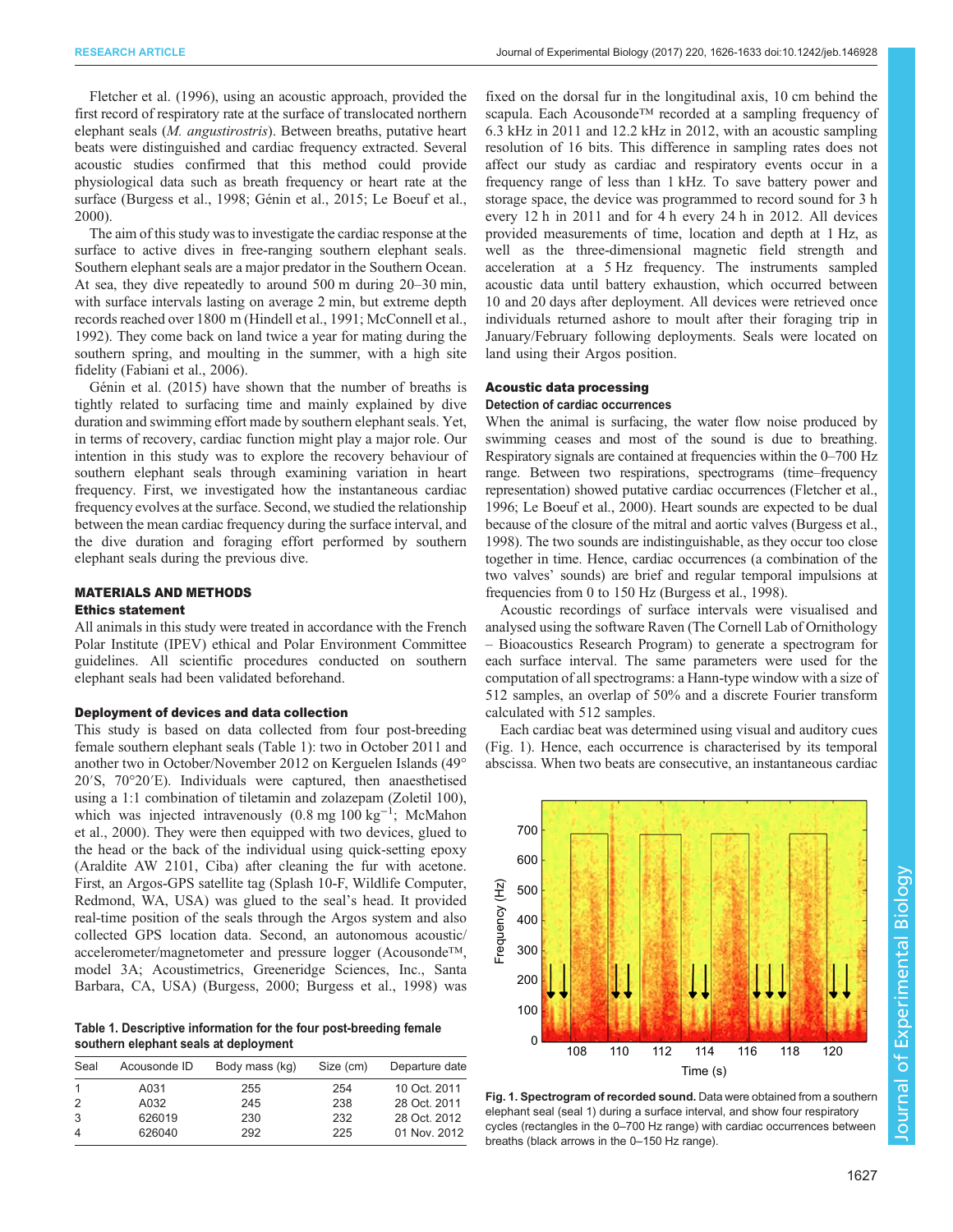frequency  $(f_{\text{H,inst}})$  beats min<sup>-1</sup>) is calculated using the temporal difference between the two occurrences (Eqn 1):

$$
f_{\rm H,inst} = \frac{60}{x_{t+1} - x_t} \ . \tag{1}
$$

Some surface intervals contained high-amplitude noise from external sources (water splashes possibly due to rough weather conditions or due to certain animal behaviours such as grooming). A noisy acoustic environment prevents access to heart data. As such, a surface interval was only kept for further analyses when a minimum of five cardiac beats were measured, so that the cardiac frequency could be estimated with confidence. Cardiac frequency for a surface interval  $(f_H)$  was computed as the average of instantaneous heart frequency  $(f<sub>H,inst</sub>; Eqn 1)$  during each surface interval.

#### Surface interval duration

The beginning, end and duration of each surface interval, to the nearest second, were determined using visual and auditory cues. A surface interval begins with the first respiration and ends with the last one.

#### Dive cycle

A dive cycle is composed of a dive followed by a surface interval. Southern elephant seals were considered to be diving when they reached depths greater than 15 m, to avoid considering subsurface movements as dives. Each dive was divided into three phases: descent, bottom and ascent. Each phase was determined using a vertical speed criterion. Vertical speed was modelled with a fourthorder polynomial function adjusted to instantaneous vertical speed using a custom-written Matlab code (Matlab software 8.1, The MathWorks, Natick, MA, USA). Ascent and descent phases were identified as periods before or after surfacing where the modelled vertical speed exceeded 0.75 m s−<sup>1</sup> . Bottom phases were identified as periods between ascent and descent phases where the modelled vertical speed remained below 0.75 m s−<sup>1</sup> (Jouma'[a et al., 2016](#page-6-0); [Vacquié-Garcia et al., 2015](#page-7-0)).

#### Dive parameters

For each surface interval where  $f_H$  (beats min<sup>-1</sup>) was measured, data from the previous dive were extracted from the Acousonde™ at 5 Hz resolution. Statistics on each dive were then calculated to give: maximum depth reached (m), dive duration (min), descent, bottom and ascent duration (min) and the location (latitude and longitude) when the southern elephant seal reached the surface. Elephant seals perform dives where they passively descend through the water column over a long period of time ([Crocker et al., 1997](#page-6-0)). These passive 'drift' dives were identified based on the method designed by [Dragon et al. \(2012\)](#page-6-0) using the package 'rbl' [\(https://github.com/](https://github.com/SESman/rbl) [SESman/rbl](https://github.com/SESman/rbl)) in R. A dive was considered to be a passive drift dive when passive phases were detected with the following parameters: a minimum duration of 50 s, an absolute roll greater than 90 deg and a drift rate (i.e. an absolute vertical speed) ranging between −0.4 and  $0.6 \text{ m s}^{-1}$ .

Another important dive parameter is total acceleration. It can be divided into two types: static and dynamic. Static acceleration is caused by the Earth's gravitational pull whereas dynamic acceleration results from the animal's movements (body waves, tail strokes, head motions). The static component corresponds to low frequencies and the dynamic one to higher frequencies ([Génin et al.,](#page-6-0) [2015](#page-6-0); [Richard et al., 2014](#page-7-0)).

### Mean swimming effort index

Data provided by the accelerometers were used to calculate absolute and mean swimming effort index for each dive phase and for the entire dive (Eqn 2). The lateral axis of the accelerometer contains information on putative turning and rolling movements (static acceleration) and on flipper stroke (dynamic acceleration) ([Richard](#page-7-0) [et al., 2014\)](#page-7-0). Swimming effort was obtained by summing the absolute values of the local extrema of the lateral axis of the acceleration filtered with a band-pass filter which cuts frequencies bellow 0.44 Hz and above 1 Hz (Jouma'[a et al., 2016](#page-6-0); [Richard et al., 2014](#page-7-0)). Mean swimming effort index of the dive was then calculated by dividing the absolute swimming effort by the duration  $(\Delta t)$  spent underwater:

Mean swimming effort index 
$$
=\frac{\sum \text{ peaks}}{\Delta t}
$$
. (2)

## Putative capture rate

Putative capture rate  $(s^{-1})$  is the number of prey encounter events (PEEs) divided by the bottom duration of a dive. PEEs were extracted from the acceleration signal which contained head movements by adapting the method developed by [Viviant et al.](#page-7-0) [\(2009\)](#page-7-0): on each axis, a high-pass filter with a cut-off frequency of 0.33 Hz was applied. Standard deviation was then calculated with a 1 s fixed window and then a 5 s moving window. Significant peaks in this filtered signal were considered as PEEs when they were detected simultaneously on all three axes (for details, see [Vacquié-](#page-7-0)[Garcia et al., 2015](#page-7-0)).

### Data design and statistical analyses

Analyses were conducted at two scales: surface interval level and dive cycle level. For the surface interval scale, the statistical unit is a measure of  $f<sub>H inst</sub>$  associated with temporal abscissa in seconds (0) corresponding to the beginning of the surface interval). For the dive cycle scale, the statistical unit is a dive cycle. We aimed to explain the mean  $f<sub>H</sub>$  measured at the surface using dive and surface interval parameters.

## $f_{\rm H,inst}$  at the surface

The aim of this part of the experiment was to study the evolution of  $f_{\text{H,inst}}$  within a surface interval. The effect of time on  $f_{\text{H,inst}}$  was examined using linear regression (lm function in 'stats' R package; [R](#page-7-0) [Development Core Team, 2015\)](#page-7-0). The regressions were conducted for each surface interval of each individual. First-order effects were selected over second-order effects based on an Akaike information criterion (AIC) selection [\(Zuur, 2009](#page-7-0)). Estimated slopes were used to determine the nature of  $f_{\text{H,inst}}$  variations. Then, a linear mixed model computed with the 'nlme' package (version 3.1-122, [https://CRAN.](https://CRAN.R-project.org/package=nlme) [R-project.org/package=nlme](https://CRAN.R-project.org/package=nlme)) was run on all the surface intervals of the four individuals at the same time to explore the importance of time for  $f_{\text{H inst}}$  (standardised values; n=2978). Individual was set as a random factor. To take into account temporal correlation, an autocorrelation structure was included in our models, using an autoregressive correlation structure of order 1 (with the function corAR1 from the 'nlme' package, version 3.1-122; [https://CRAN.R-project.](https://CRAN.R-project.org/package=nlme) [org/package=nlme\)](https://CRAN.R-project.org/package=nlme). The most relevant model, between random effect model, random intercept model or without random effect model, was selected based on AIC [\(Zuur, 2009](#page-7-0)).

## Mean  $f_H$  and number of beats at the surface

To investigate the contribution of previous diving behaviours to mean  $f_H$  at the surface and the number of cardiac beats at the surface, we used linear mixed-effects models, also from the package 'nlme'.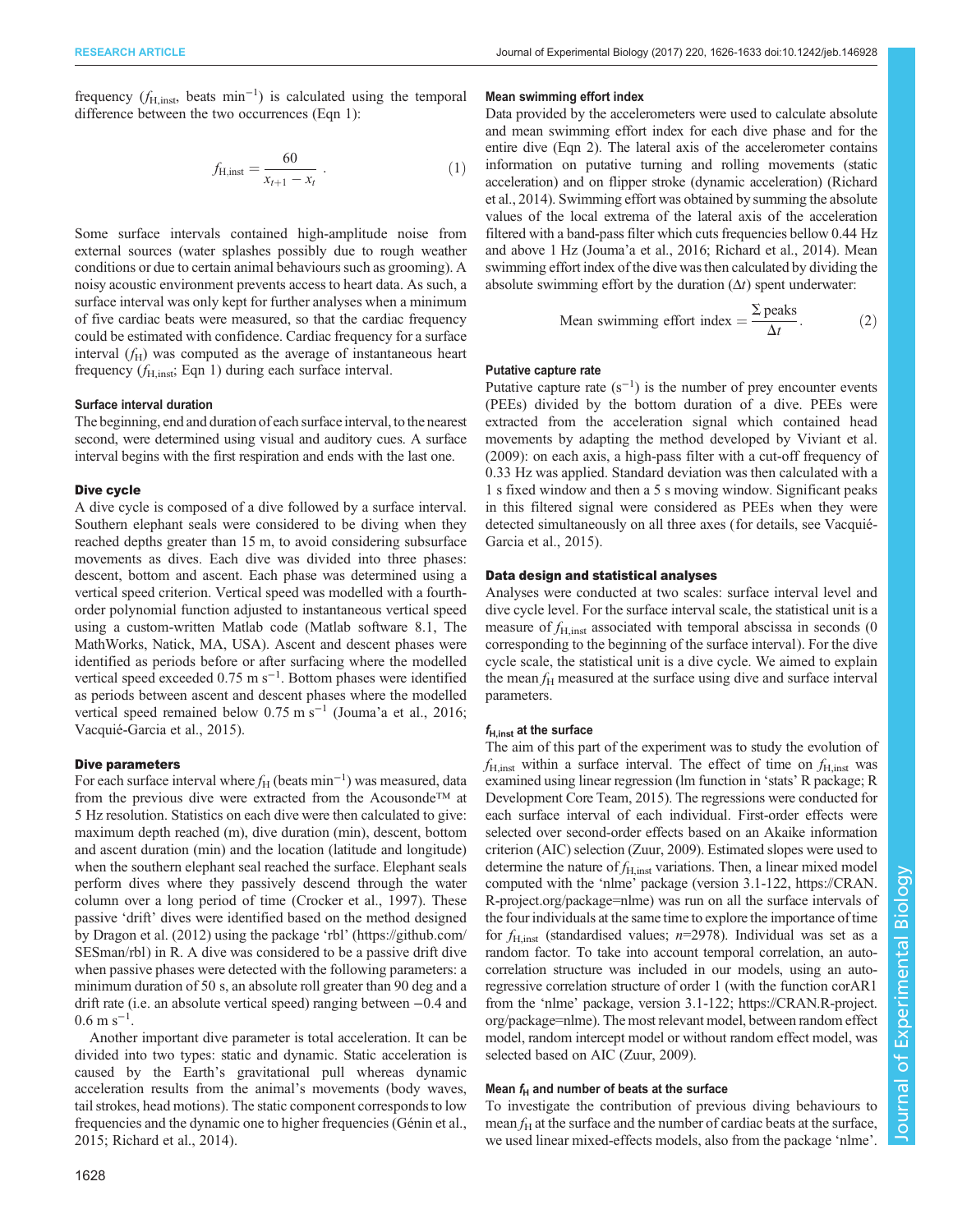#### <span id="page-3-0"></span>Table 2. Surface interval parameters

| No. of dive cycles | Surface interval (s) | $f_H$ (beats min <sup>-1</sup> ) |
|--------------------|----------------------|----------------------------------|
| 102                | $132 + 19$           | $102.4 + 4.6$                    |
| 85                 | $107 + 13$           | $101.0 \pm 3.7$                  |
| 70                 | $122 + 13$           | $105.7 \pm 5.2$                  |
| 28                 | $121 \pm 18$         | $99.0 + 4.7$                     |
|                    |                      |                                  |

 $f_H$ , heart rate. Data are means $\pm$ s.d.

Values outside the 1.5 interquartile range were removed from the data. All explanatory variables were centred and standardised at the population scale to keep individual differences and allow comparisons between slope estimates. Time (in days) was included in the model as we assumed a possible impact on the mean  $f_{\rm H}$ . To test the linear and quadratic effects of time, both variables were included in the model. Individual was set as a random factor, and an auto-regressive correlation structure was included (corAR1). As previously, the most parsimonious model, between a random effect model, random intercept model or without random effect model, was selected based on AIC [\(Zuur, 2009\)](#page-7-0). The same models and same protocol were used to explain the number of beats at the surface.

All statistical analyses were conducted using the R software package ([R Development Core Team, 2015\)](#page-7-0). For each model, normal distributions of the explained variable and of the residuals, and homogeneity of residuals were checked up. All results are expressed as means±s.d. for single parameters. The significance level was set at  $P=0.05$ .

## RESULTS

#### Foraging trips and overall diving behaviour

Each southern elephant seal travelled eastward of Kerguelen Islands. Acousondes™ provided data for the first days of foraging trips. We obtained 296 h of sound recorded in 84 files, of which 15 files (53 h) were immediately put aside because the animal was still on land or data were too bad to be exploited. Of the 243 h left, there were 688 dive cycles and we kept the cycles that counted more than five heart beats: 284 dive cycles were kept for this study. On average, seals dived for 18.4±3.7 min with a mean depth of 546±159 m. Time spent at the surface recovering averaged  $121\pm19$  s (i.e. 2 min 1 s; Table 2) with a maximum of 208 s (i.e. 3 min 28 s). Consequently, seals were submerged on average 90.1%



Fig. 2. Relationship between dive duration and mean swimming effort for the four southern elephant seals studied.

|  | Table 3. Dive parameters of the four female southern elephant seals |  |
|--|---------------------------------------------------------------------|--|
|  |                                                                     |  |

| Seal           | Maximum<br>dive depth<br>(m) | <b>Dive</b><br>duration<br>(min) | No. of<br><b>PEE<sub>s</sub></b> | Putative<br>capture<br>rate $(s^{-1})$ | Mean<br>swimming<br>effort index<br>$(m s^{-2})$ |
|----------------|------------------------------|----------------------------------|----------------------------------|----------------------------------------|--------------------------------------------------|
| 1              | 611.5±164.4                  | $21.2 \pm 3.1$                   | $4.9 \pm 3.4$                    | $0.015 \pm 0.023$                      | $3.3 \pm 0.6$                                    |
| 2              | 434.9±114.9                  | $15.5 \pm 2.5$                   | $6.4 \pm 5.0$                    | $0.014 \pm 0.011$                      | $5.2 \pm 0.5$                                    |
| 3              | $575.3 \pm 138.5$            | $17.0 \pm 2.4$                   | $8.9 + 5.4$                      | $0.026 \pm 0.020$                      | $4.6 \pm 0.4$                                    |
| $\overline{4}$ | 579.7±128.2                  | $20.5 \pm 2.8$                   | $6.6 + 5.7$                      | $0.015 \pm 0.015$                      | $3.7 \pm 0.7$                                    |

PEEs, prey encounter events. Data are means±s.d.

of the time, ranging from 89.3% for seal 3 to 91.1% for seal 4. The four individuals showed differences in their diving strategies. Seal 1 performed deep long dives whereas seal 2 performed shallower and shorter dives. Seal 3 had a greater number of PEEs and a higher putative capture rate compared with the other three (Table 3). The longest (33 min 12 s) and the deepest (938.2 m) dives were both performed by seal 1.

There was a strong negative relationship between dive duration and mean swimming effort index per dive across the four individuals (Pearson's correlation coefficient=−0.74, P≤0.001; Fig. 2).

#### $f_{\rm H,inst}$  during surface intervals

There was a positive relationship between  $f_{\rm H,inst}$  and time in more than 90% of the 284 dives. Mean  $R^2$  (the percentage of the variance explained by the models) was  $0.32\pm0.26$  with a minimum of  $6\times10^{-5}$ and a maximum of 0.97. Linear models showed that  $f_{\text{H,inst}}$  increased significantly with time spent at the surface (Fig. 3, estimate= $0.009\pm$ 0.001,  $t=7.41$ ,  $P\leq 0.001$ ) with no individual effect.

#### Mean  $f_H$  at the surface and underwater

At the surface, mean  $f_H$  was 102.4±4.9 beats min<sup>-1</sup> with significant differences between seals (Kruskal–Wallis test:  $\chi_3^2$ =42.8, P $\leq$ 0.001; Table 2). The mean  $f_H$  for individual seals ranged from 99.0 $\pm$ 4.7 (seal 4) to 105.7±5.2 beats min−<sup>1</sup> (seal 3) while they were breathing at the surface.

In most dives, flow noise generated by seal movements prevented the detection of heart beats. However, quiet recording conditions observed during the passive drift phases allowed detection of beats (e.g. short impulse signals) in the frequency range between 0 and



Fig. 3. Linear relationship between time and instantaneous cardiac frequency ( $f_{H,inst}$ ) for the four seals.  $f_{H,inst}$ =−0.9+0.009×surfacing time.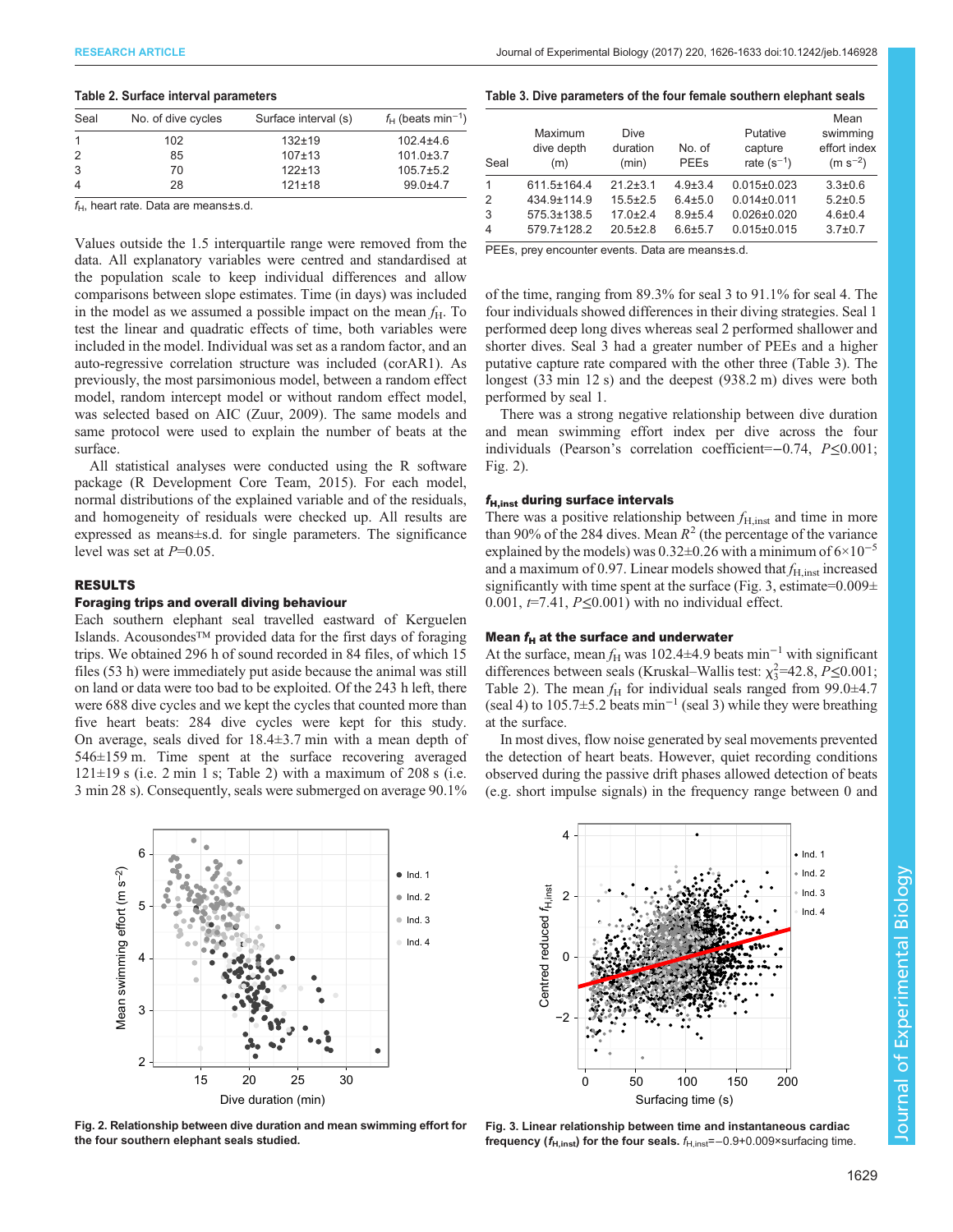#### <span id="page-4-0"></span>Table 4. Results of linear models looking at mean surface  $f_H$  or the number of beats in relation to dive parameters and time spent at sea

|                                           |                                    | Estimated coefficient |              |
|-------------------------------------------|------------------------------------|-----------------------|--------------|
| Model                                     | Parameter                          | (estimate±s.d.)       | $P$ -value   |
| $f_H \sim$                                | Intercept                          | $94.2 \pm 1.5$        | $\leq 0.001$ |
| (GLS model                                | Mean swimming effort (m $s^{-2}$ ) |                       | <b>NS</b>    |
| correlation $\sim$ time (s)   individual) | Dive duration (min)                |                       | <b>NS</b>    |
|                                           | Putative capture rate $(s^{-1})$   | $0.3 \pm 0.1$         | 0.02         |
|                                           | Time (days)                        | $1.5 \pm 0.4$         | $\leq 0.001$ |
|                                           | Time <sup>2</sup>                  | $-0.05\pm0.02$        | 0.02         |
| No. of beats $\sim$                       | Intercept                          | 225.2±22.5            | $\leq 0.001$ |
| (LME model                                | Mean swimming effort (m $s^{-2}$ ) | $20.4 \pm 8.4$        | 0.01         |
| random $\sim$ slope   individual          | Dive duration (min)                | $14.9 \pm 7.5$        | 0.04         |
| correlation $\sim$ time (s)   individual) | Putative capture rate $(s^{-1})$   |                       | <b>NS</b>    |
|                                           | Time (days)                        |                       | <b>NS</b>    |
|                                           | Time <sup>2</sup>                  |                       | <b>NS</b>    |

GLS, generalized least squares; LME, linear mixed-effects.

Data are means±s.d. NS, not significant.

40 Hz, which may be attributed to heart beats. Drift dives were mainly observed in seal 1. The low-frequency pattern appeared during the whole passive drift event. A simple calculation of the frequency of occurrence based on drift events exhibited a mean of 20.2 $\pm$ 5.1 beats min<sup>-1</sup>, which represents an 80.3% reduction in  $f_H$ compared with surface measurements for that individual.

## Mean surface  $f_H$  in relation to dive parameters

The most appropriate model in order to explain mean  $f<sub>H</sub>$  at the surface with dive parameters and time was the one without individual effect. The mean surface  $f_H$  was found to be positively correlated with both the number of days elapsed since departure from Kerguelen Island and the putative capture rate (Table 4). The quadratic time term significantly contributed to changes in the relationship. Its estimated coefficient was negative, which means that the relationship between  $f_{\rm H}$  and time was directed towards a concave shape. Therefore,  $f_{\rm H}$ increased with time spent at sea, followed by a 'plateau' effect



Fig. 4. Relationship between time spent at sea and mean heart rate  $(f_H)$  for the four seals. Mean  $f_H$  measured during the post-dive interval at the surface is plotted against time spent at sea after the breeding season on Kerguelen Island.

(Fig. 4). Dive duration and swimming effort did not influence  $f_H$  at the surface for the seals studied (Table 4).

## Total number of heart beats at the surface in relation to dive parameters

To explore the variation in the number of beats counted during surface intervals, we used the same explanatory variables as above. As expected, a strong correlation between the number of heart beats and surface duration was found (Pearson's coefficient=0.96, P≤0.001). In this case, there were random effects (on the slope and the intercept) across individuals. The total number of heart beats during the surface interval was positively related to both the mean swimming effort index and dive duration. However, the total number of cardiac beats at the surface was unrelated to putative prey capture rate and time (Table 4).

## **DISCUSSION**

## Measuring  $f_H$  through acoustic records

This study provides one of the very few datasets of  $f_H$ simultaneously with breathing rate [\(Génin et al., 2015\)](#page-6-0) for freeranging post-breeding female southern elephant seals. Previous studies carried out on  $f_H$  used mainly captive or translocated animals [\(Andrews et al., 1997](#page-6-0); [Burgess et al., 1998](#page-6-0); [Fletcher et al., 1996](#page-6-0); [Le Boeuf et al., 2000\)](#page-6-0). Acoustic records offer the possibility of accessing free-ranging southern elephant seal  $f_H$  during post-dive surface intervals, although records show heart sounds underwater only when the flow noise stops ([Burgess et al., 1998](#page-6-0)). This condition of quiet soundscape is satisfied when southern elephant seals are passively drifting through the water column. Therefore,  $f_H$ could not be quantified while the seals were actively swimming or gliding underwater because of the associated flow noise. In our study, mean  $f_H$  at the surface measured in the four voluntarily diving post-breeding females was 102.4±4.9 beats min−<sup>1</sup> . With northern elephant seals, previous acoustic studies recorded a mean  $f<sub>H</sub>$  at the surface of 86 beats min<sup>-1</sup> for adult males ([Le Boeuf et al., 2000](#page-6-0)) and a range of 106–121 beats min−<sup>1</sup> for juveniles [\(Andrews et al., 1997](#page-6-0); [Burgess et al., 1998](#page-6-0); [Fletcher et al., 1996; Le Boeuf et al., 2000\)](#page-6-0). All these studies demonstrate the reliability of the acoustic method to analyse the cardiovascular system. In our data,  $f_H$  was detected only at the surface. [Hindell and Lea \(1998\),](#page-6-0) using an electrical approach, extracted  $f_H$  at the surface of one post-breeding female southern elephant seal over a 50 day period, and found a  $f<sub>H</sub>$  ranging between 65 and 95 beats min−<sup>1</sup> . They estimated that this value was underestimated by 10–15% as a result of sampling bias. Hence, the two measures are of the same order of magnitude.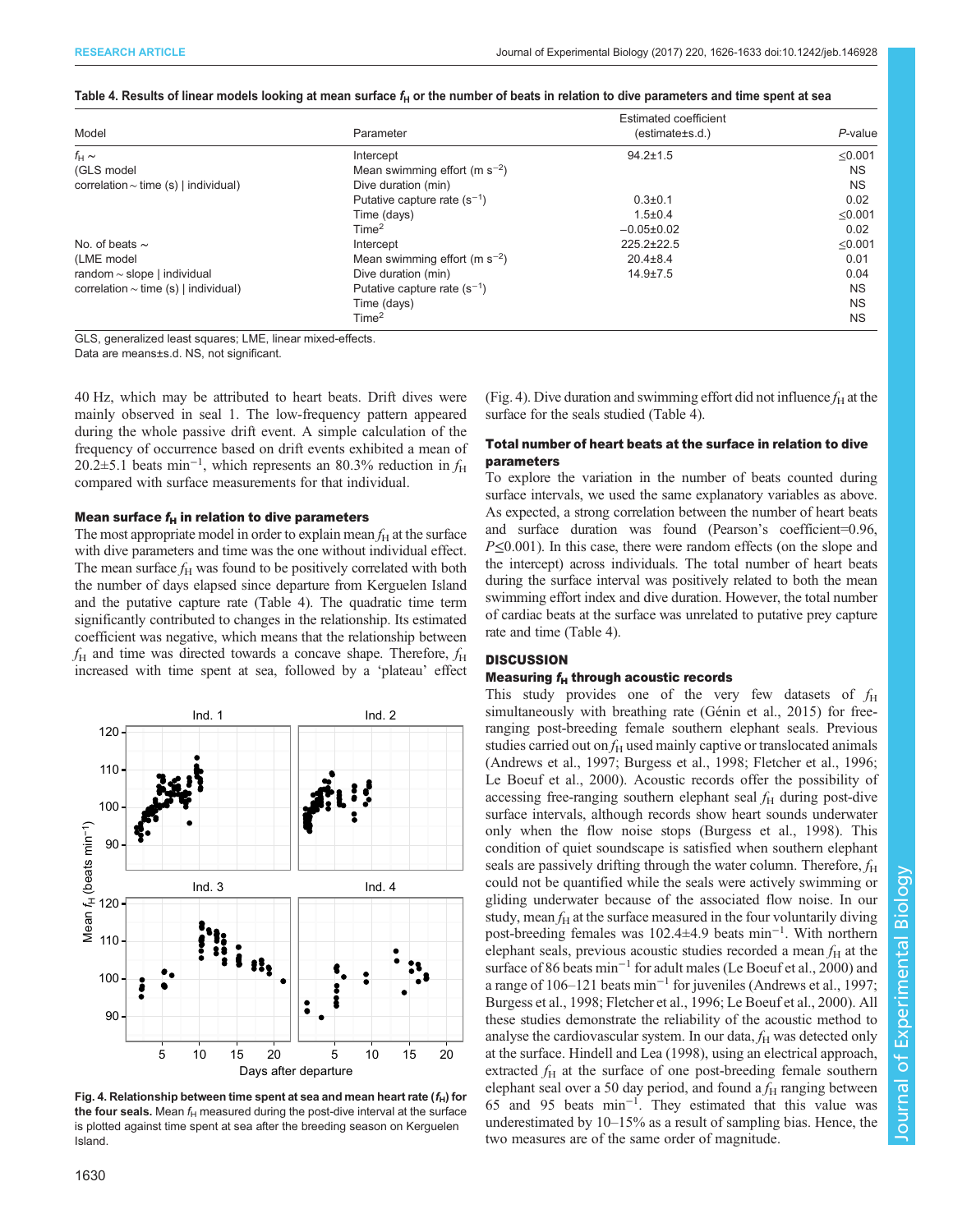The electrical method also allowed the detection of heart beats while the southern elephant seal was swimming underwater. During a dive, an elephant seal exhibits pronounced bradycardia ([Elsner](#page-6-0) [et al., 1966\)](#page-6-0), a finding confirmed in free-ranging seals ([Burgess](#page-6-0) [et al., 1998\)](#page-6-0).  $f<sub>H</sub>$  during diving of free-ranging southern elephant seals decreases from 40 beats min<sup>-1</sup> for dives less than 13 min to 14 beats min−<sup>1</sup> for dives lasting between 13 and 37 min [\(Hindell and](#page-6-0) [Lea, 1998](#page-6-0)). In this study, we estimated  $f_H$  during one drift dive to be 20.2±5.1 beats min−<sup>1</sup> , which is consistent with the values found by [Hindell and Lea \(1998](#page-6-0); see their fig. 3) and represents an 80% reduction of  $f_H$  relative to the surface value, which tends to be more important, compared with the mean 64% reduction found in northern elephant seals for all dives combined ([Andrews et al.,](#page-6-0) [1997](#page-6-0)). This higher reduction might be related either to drift dives, which are assumed to represent a recovery behaviour [\(Crocker et al.,](#page-6-0) [1997](#page-6-0)), or possibly to the longest duration of drift dives, which are on average 25% longer than foraging/travelling dives (C.G., unpublished data). The high standard deviation calculated here indicates a high variation between inter-beat intervals, suggesting that bradycardia might be unstable at depth. This is consistent with the hypothesis of [Williams et al. \(2015\)](#page-7-0), who found that both depth and exertion distort bradycardia in Weddell seals (L. weddellii) and bottlenose dolphins (*Tursiops truncatus*). However, this diving  $f_H$ obtained by acoustics has to be validated in laboratory condition, using electrocardiogram methods, for example.

#### Post-dive recovery and  $f_{\text{H,inst}}$

During surface interval periods,  $f_{\rm H,inst}$  increases with time: it is significantly higher at the end of the surface interval than at the beginning. Additionally, all seals exhibited the same pattern. This result probably represents a part of the dive response of the southern elephant seal. Indeed, after reaching very low values when the seal chases at the bottom of its dive,  $f_H$  increases gradually while the seal ascends towards the surface [\(Harrison and Kooyman, 1968\)](#page-6-0). [Andrews et al. \(1997\)](#page-6-0) found that the rate of increase of tachycardia was most marked just prior to surfacing, during approximately the last 15 s of ascent. Therefore, increasing  $f<sub>H</sub>$ observed during the surface interval in this study is likely to correspond to the decelerating phase of the tachycardia, which reaches its maximum value at the end of the surface interval, prior to diving. Periods of tachycardia enable rapid oxygen loading at the surface, in both blood and muscle stores, and elimination of carbon dioxide accumulated during the previous dive [\(Reed et al., 1994\)](#page-7-0). Associated with high breathing frequency, high  $f_H$  eases quick gas exchange at the surface and a more efficient recovery [\(Fedak et al.,](#page-6-0) [1988](#page-6-0); [Le Boeuf et al., 2000](#page-6-0)). Hence, surface duration is minimised and submergence times are maximised. Indeed, the four seals studied here spent about 90% of their time underwater, enabling this central place predator to take full advantage of its underwater prey.

## Post-dive recovery and physical effort exerted by the southern elephant seal

The costs associated with diving are a central component of a marine mammal's energy budget ([Maresh et al., 2015](#page-7-0)). This budget can be divided into oxygen-consuming additive elements: basal metabolic costs, locomotor costs, feeding costs and thermoregulatory costs ([Costa and Williams, 1999](#page-6-0)). In this study, exertion levels during diving were evaluated via three parameters: dive duration, mean swimming effort index and putative capture rate. Contrary to our expectation that, as in terrestrial mammals,  $f_H$ would increase with increasing foraging effort, no relationship was found between mean  $f<sub>H</sub>$  at the surface and dive duration or

swimming effort. However, a positive relationship was found with both putative prey capture rate and the number of days elapsed since departure from Kerguelen Islands. Dive duration may not reflect the exertion level during a dive as it could be biased because southern elephant seals reduce their relative mean swimming effort with increasing dive duration ([Fig. 2\)](#page-3-0). Swimming effort, i.e. movements of the hind flippers, appears to be a reliable indicator of costs due to locomotion ([Williams et al., 2004; Wilson et al., 2006\)](#page-7-0). Putative capture rate can easily be linked to foraging costs during a dive. Feeding events are responsible for an increase of 44.7% of the energetic budget in Weddell seals ([Williams et al., 2004\)](#page-7-0). Nevertheless, interpretations should be made with caution as putative capture rate is calculated from prey capture attempts and not effective catches. Indeed, around 90% of the dive cycles analysed in this study had at least one capture attempt (failed or successful).

Our results indicate that southern elephant seals manage their recovery by increasing the duration of the post-dive interval and therefore by increasing the total number of cardiac beats (i.e. the duration of the tachycardia) rather than acting on  $f<sub>H</sub>$  while at the surface. Indeed, the total number of heart beats was highly correlated with the time spent at the surface, breathing. Dive duration and mean swimming effort were the two parameters that positively influenced time spent at the surface. Hence, a long dive and/or a dive where the southern elephant seal gave a high quantity of large tail movements implies a long surface duration. This is in accordance with previous results obtained by [Génin et al. \(2015\)](#page-6-0) with southern elephant seals. In Weddell seals, *L. weddellii*, the energy expenditure approximated by the number of flipper strokes taken is highly correlated with oxygen consumption [\(Williams et al.,](#page-7-0) [2004\)](#page-7-0). [Maresh et al. \(2014\)](#page-6-0) showed that with an artificially increased cost of locomotion, northern elephant seals, M. angustirostris, spent more time breathing and thus recovering. The relationship between dive duration and surface interval duration has previously been demonstrated in several marine mammal species such as northern elephant seals [\(Andrews et al., 1997; Le Boeuf et al., 2000](#page-6-0)) and grey seals, Halichoerus grypus ([Thompson and Fedak, 1993](#page-7-0)), alongside diving birds including thick-billed murres, Uria lomiva [\(Croll et al.,](#page-6-0) [1992\)](#page-6-0).

Putative capture rate positively influenced mean  $f<sub>H</sub>$  at the surface. This result might indicate that seals recover from a foraging dive with a higher  $f_{\rm H}$ . Hence, the increase of surface mean  $f_{\rm H}$  after putative prey capture attempts could be explained by factors unrelated to swimming effort, such as the added energy required for prey warming and digestion. This hypothesis is consistent as prey assimilation affects both resting and diving metabolic rate ([Williams](#page-7-0) [et al., 2004\)](#page-7-0).

This study strongly supports that the time spent at the surface and therefore the total number of breaths and heart beats, rather than  $f_H$ , appears to be the main driver of the post-dive recovery behaviour in southern elephant seals. As such, the cardio-respiratory system as a whole needs to be considered to understand the southern elephant seal recovery strategy. Nonetheless, it is critical to bear in mind the complexity of the cardiac responses observed: cardiac regulation is controlled by neural drivers which themselves react to multiple factors such as the environment or a change in behaviour ([Williams](#page-7-0) [et al., 2015\)](#page-7-0).

This study also revealed that the mean  $f_H$  at the surface for the four seals varied with the time spent at sea with a non-linear relationship [\(Fig. 4](#page-4-0)). In the first 5–10 days of trip, the mean  $f<sub>H</sub>$  at the surface increased with time. The mean  $f_H$  then might decrease (seal 3) or remain stable (seal 1, 2 and 4). Females left Kerguelen Island after the breeding season in poor body condition as they had lost 25–50%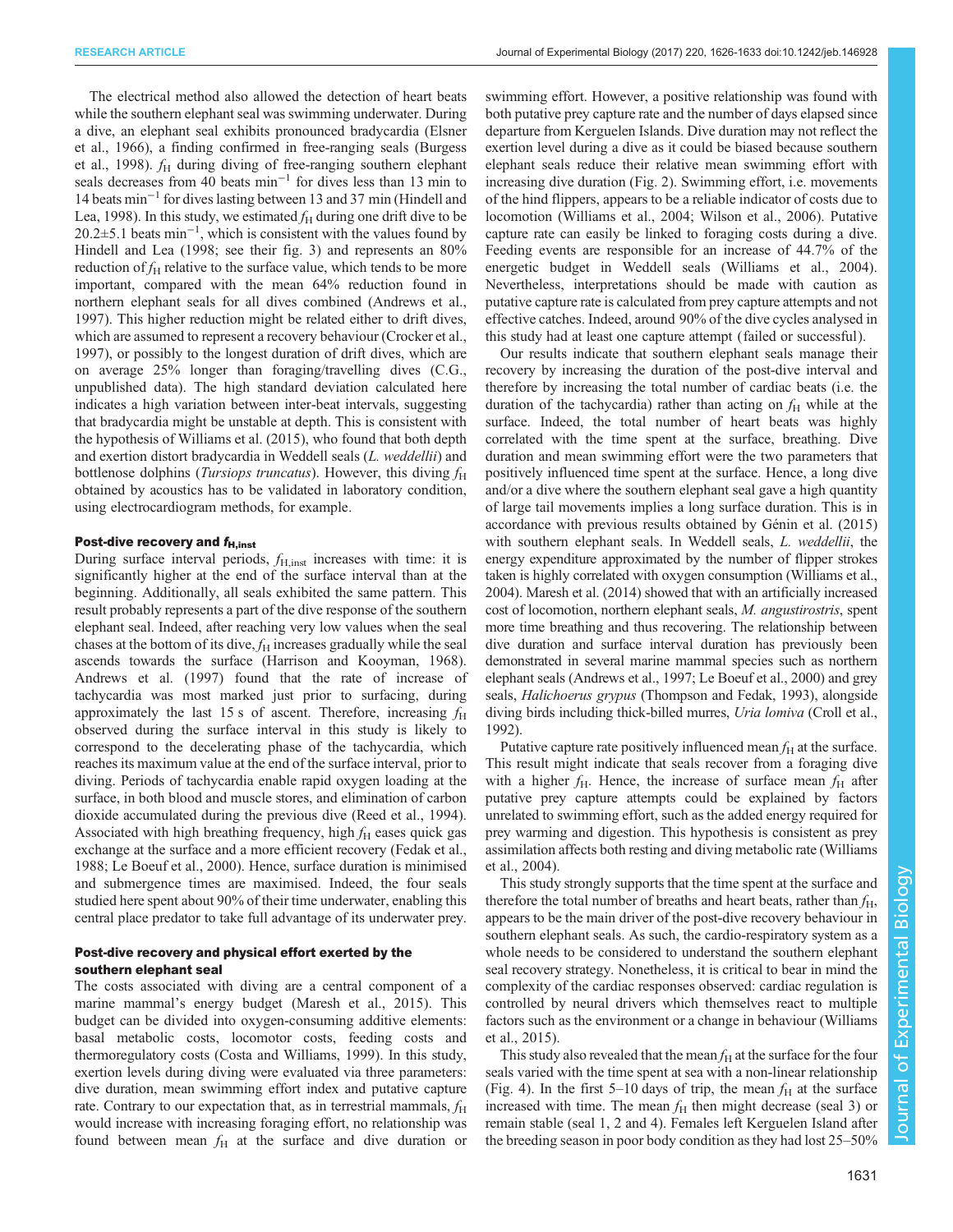<span id="page-6-0"></span>of their original mass [\(McCann et al., 1989](#page-7-0)). Increasing mean  $f<sub>H</sub>$ could reflect the adaptation or a response to cardio-vascular training during the first few days spent at sea after 1 month on land. By assuming that the higher the  $f_H$  is during surface breathing, the faster gas exchange should be, leading to a more efficient recovery, we suppose that an 'optimal'  $f<sub>H</sub>$  exists (linked with individual characteristics such as body mass or composition) to maximise gas exchange at the surface. Therefore, future analyses with access to larger datasets and more individuals observed over a longer time period should be able to investigate this hypothesis.

### Conclusion

Our findings indicate that southern elephant seals manage their post-dive recovery by modulating the post-dive surface duration, and therefore the number of breaths and heart beats, rather than through changes in their breathing rate (Génin et al., 2015) or their  $f_{\rm H}$  (this study).

Sound recording can be a powerful tool as it provides the simultaneous detection of breathing and  $f<sub>H</sub>$ , allowing investigation of the cardio-respiratory system in its entirety (Génin et al., 2015; Le Boeuf et al., 2000). Both sets of physiological data are essential to study post-dive recovery of marine mammals and seabirds. However, the main limitation is that we access  $f<sub>H</sub>$  only when southern elephant seals are breathing at the surface. A study on harbour seals (Phoca *vitulina*) suggested that the mean  $f_H$  of the complete dive cycle (i.e. dive and surface) could be easily explained by the percentage dive time and links to oxygen consumption (Fedak et al., 1988). An improvement in data collection is essential to fully exploit the possibilities of the acoustic method. A major breakthrough would be to trigger audio recording based on external events of interest (e.g. using acceleration data). This would save battery and allow longterm datasets to be obtained. Examples of interest include recording acoustic data when the animal is at the surface (to study surface  $f_H$ ) and/or during drift dives (to study underwater  $f_H$ ).

In addition, sound records can be used to explore other aspects of elephant seal behaviour and environment. They allow the collection of abiotic sounds, such as those generated by wind and rain, which are of great interest to oceanographers as the Southern Ocean is difficult to observe. Acoustics offer many possibilities, and noninvasive bio-logging data collection could easily be improved by cooperation between users and research teams in the future.

#### Acknowledgements

The authors thank all the field workers for field work at the Kerguelen Islands that helped to collect data and the French Polar Institute (Institut Paul Emile Victor, IPEV) for financial and logistical support. This study is part of the Antarctic research program 109 (led by H. Weimerskirch and the observatory Mammifè res Explorateurs du Milieu Océanique, MEMO SOERE CTD 02) supported by the French Polar Institute. This work was carried out in the framework of the ANR Blanc MYCTO-3D-MAP, ANR VMC IPSOS-SEAL programmes, CNES-TOSCA programme ('Éléphants de mer océanographes'), and the DGA/MRIS 'PAM Mobile' programme. Finally, we wish to thank Samantha Cox for English support.

#### Competing interests

The authors declare no competing or financial interests.

#### Author contributions

Conceptualisation: C.G.; Methodology: L.D., J.J. and J.B.; Validation: J.B. and J.J.; Formal analysis and investigation: L.D. and J.J.; Writing – original draft preparation: L.D; Writing – review and editing: L.D., J.J., C.G. and J.B.; Resources: C.G. and J.B.; Supervision: C.G. and J.B.; Funding acquisition: C.G.

#### Funding

The authors thank the Total Foundation and the DGA/MRIS (Direction Générale de l′Armement/Mission pour la Recherche et l′Innovation Scientifique) for financial support.

- Andrews, R. D., Jones, D. R., Williams, J. D., Thorson, P. H., Oliver, G. W., Costa, D. P. and Boeuf, B. J. L. (1997). Heart rates of northern elephant seals diving at sea and resting on the beach. J. Exp. Biol. 200, 2083-2095.
- Burgess, W. C. [\(2000\). The bioacoustic probe: a general-purpose acoustic](http://dx.doi.org/10.1121/1.4743598) recording tag. [J. Acoust. Soc. Am.](http://dx.doi.org/10.1121/1.4743598) 108, 2583-2583.
- [Burgess, W. C., Tyack, P. L., Le Boeuf, B. J. and Costa, D. P.](http://dx.doi.org/10.1016/S0967-0645(98)00032-0) (1998). A [programmable acoustic recording tag and first results from free-ranging northern](http://dx.doi.org/10.1016/S0967-0645(98)00032-0) elephant seals. [Deep Sea Research Part II: Topical Studies in Oceanography](http://dx.doi.org/10.1016/S0967-0645(98)00032-0) 45, [1327-1351.](http://dx.doi.org/10.1016/S0967-0645(98)00032-0)
- Butler, P. J. and Jones, D. R. (1997). Physiology of diving of birds and mammals. Physiol. Rev. 77, 837-899.
- [Butler, P. J., Green, J. A., Boyd, I. L. and Speakman, J. R.](http://dx.doi.org/10.1111/j.0269-8463.2004.00821.x) (2004). Measuring [metabolic rate in the field: the pros and cons of the doubly labelled water and heart](http://dx.doi.org/10.1111/j.0269-8463.2004.00821.x) [rate methods.](http://dx.doi.org/10.1111/j.0269-8463.2004.00821.x) Funct. Ecol. 18, 168-183.
- Costa, D. P. and Williams, T. M. (1999). Marine Mammal Energetics. Biology of Marine Mammals, pp. 176-217. Washington, DC: Smithsonian Institution Press.
- [Costa, D. P., Kuhn, C. E., Weise, M. J., Shaffer, S. A. and Arnould, J. P. Y.](http://dx.doi.org/10.1016/j.ics.2004.08.058) (2004). [When does physiology limit the foraging behaviour of freely diving mammals?](http://dx.doi.org/10.1016/j.ics.2004.08.058) Int. [Congr. Ser.](http://dx.doi.org/10.1016/j.ics.2004.08.058) 1275, 359-366.
- [Crocker, D. E., Boeuf, B. J. L. and Costa, D. P.](http://dx.doi.org/10.1139/z97-004) (1997). Drift diving in female [northern elephant seals: implications for food processing.](http://dx.doi.org/10.1139/z97-004) Can. J. Zool. 75, [27-39.](http://dx.doi.org/10.1139/z97-004)
- [Croll, D. A., Gaston, A. J., Burger, A. E. and Konnoff, D.](http://dx.doi.org/10.2307/1938746) (1992). Foraging [behavior and physiological adaptation for diving in thick-billed murres.](http://dx.doi.org/10.2307/1938746) Ecology 73, [344-356.](http://dx.doi.org/10.2307/1938746)
- [Dragon, A. C., Bar-Hen, A., Monestiez, P. and Guinet, C.](http://dx.doi.org/10.3354/meps09498) (2012). Horizontal and [vertical movements as predictors of foraging success in a marine predator.](http://dx.doi.org/10.3354/meps09498) Mar. [Ecol. Prog. Ser.](http://dx.doi.org/10.3354/meps09498) 447, 243-257.
- [Elsner, R., Franklin, D. L., Van Citters, R. L. and Kenney, D. W.](http://dx.doi.org/10.1126/science.153.3739.941) (1966). [Cardiovascular defense against asphyxia.](http://dx.doi.org/10.1126/science.153.3739.941) Science 153, 941-949.
- [Fabiani, A., Galimberti, F., Sanvito, S. and Hoelzel, A. R.](http://dx.doi.org/10.1016/j.anbehav.2005.11.024) (2006). Relatedness and [site fidelity at the southern elephant seal, Mirounga leonina, breeding colony in the](http://dx.doi.org/10.1016/j.anbehav.2005.11.024) [Falkland Islands.](http://dx.doi.org/10.1016/j.anbehav.2005.11.024) Anim. Behav. 72, 617-626.
- [Fedak, M. A., Pullen, M. R. and Kanwisher, J.](http://dx.doi.org/10.1139/z88-007) (1988). Circulatory responses of [seals to periodic breathing: heart rate and breathing during exercise and diving in](http://dx.doi.org/10.1139/z88-007) [the laboratory and open sea.](http://dx.doi.org/10.1139/z88-007) Can. J. Zool. 66, 53-60.
- [Fletcher, S., Le Boeuf, B. J., Costa, D. P., Tyack, P. L. and Blackwell, S. B.](http://dx.doi.org/10.1121/1.417361) [\(1996\). Onboard acoustic recording from diving northern elephant seals.](http://dx.doi.org/10.1121/1.417361) [J. Acoust. Soc. Am.](http://dx.doi.org/10.1121/1.417361) 100, 2531-2539.
- Génin, A., Richard, G., Jouma'a, J., Picard, B., El Ksabi, N., Vacquié Garcia, J. and Guinet, C. [\(2015\). Characterization of postdive recovery using sound](http://dx.doi.org/10.1111/mms.12235) [recordings and its relationship to dive duration, exertion, and foraging effort of](http://dx.doi.org/10.1111/mms.12235) [southern elephant seals \(](http://dx.doi.org/10.1111/mms.12235)Mirounga leonina). Mar. Mamm. Sci. 31, 1452-1470.
- Harrison, R. J. and Kooyman, G. L. (1968). General physiology of the pinnipedia. In The Behavior and Physiology of Pinnipeds (ed. R. J. Harrison), pp. 211-296. New York: Appleton-Century-Crofts.
- [Hassrick, J. L., Crocker, D. E., Teutschel, N. M., McDonald, B. I., Robinson,](http://dx.doi.org/10.1242/jeb.037168) [P. W., Simmons, S. E. and Costa, D. P.](http://dx.doi.org/10.1242/jeb.037168) (2010). Condition and mass impact [oxygen stores and dive duration in adult female northern elephant seals.](http://dx.doi.org/10.1242/jeb.037168) J. Exp. Biol. 213[, 585-592.](http://dx.doi.org/10.1242/jeb.037168)
- Hindell, M. A. and Lea, M. A. [\(1998\). Heart rate, swimming speed, and estimated](http://dx.doi.org/10.1086/515890) [oxygen consumption of a free-ranging southern elephant seal.](http://dx.doi.org/10.1086/515890) Physiol. Zool. 71, [74-84.](http://dx.doi.org/10.1086/515890)
- [Hindell, M. A., Slip, D. J. and Burton, H. R.](http://dx.doi.org/10.1071/ZO9910595) (1991). The diving behavior of adult [male and female southern elephant seals, mirounga-leonina \(Pinnipedia,](http://dx.doi.org/10.1071/ZO9910595) Phocidae). [Aust. J. Zool.](http://dx.doi.org/10.1071/ZO9910595) 39, 595-619.
- Jouma'[a, J., Le Bras, Y., Richard, G., Vacquie](http://dx.doi.org/10.1111/1365-2435.12514)́-Garcia, J., Picard, B., El Ksabi, N. and Guinet, C. [\(2016\). Adjustment of diving behaviour with prey encounters and](http://dx.doi.org/10.1111/1365-2435.12514) [body condition in a deep diving predator: the Southern Elephant Seal.](http://dx.doi.org/10.1111/1365-2435.12514) Funct. Ecol. 30[, 636-648.](http://dx.doi.org/10.1111/1365-2435.12514)
- Kooyman, G. L. (1968). An analysis of some behavioral and physiological characteristics related to diving in the weddell seal. In Biology of the Antarctic Seas III (ed. G. A. Llano and W. L. Schmitt), pp. 227-261. Washington DC: American Geophysical Union.
- [Kooyman, G. L., Kerem, D. H., Campbell, W. B. and Wright, J. J.](http://dx.doi.org/10.1016/0034-5687(71)90069-7) (1971). [Pulmonary function in freely diving Weddell seals, Leptonychotes weddelli.](http://dx.doi.org/10.1016/0034-5687(71)90069-7) [Respir. Physiol.](http://dx.doi.org/10.1016/0034-5687(71)90069-7) 12, 271-282.
- [Kooyman, G. L., Kerem, D. H., Campbell, W. B. and Wright, J. J.](http://dx.doi.org/10.1016/0034-5687(73)90003-0) (1973). [Pulmonary gas exchange in freely diving weddell seals Leptonychotes weddelli.](http://dx.doi.org/10.1016/0034-5687(73)90003-0) [Respir. Physiol.](http://dx.doi.org/10.1016/0034-5687(73)90003-0) 17, 283-290.
- [Kooyman, G. L., Castellini, M. A., Davis, R. W. and Maue, R. A.](http://dx.doi.org/10.1007/BF00689915) (1983). Aerobic [diving limits of immature Weddell seals.](http://dx.doi.org/10.1007/BF00689915) J. Comp. Physiol. B 151, 171-174.
- Le Boeuf, B. J., Crocker, D. E., Grayson, J., Gedamke, J., Webb, P. M., Blackwell, S. B. and Costa, D. P. (2000). Respiration and heart rate at the surface between dives in northern elephant seals. J. Exp. Biol. 203, 3265-3274.
- [Maresh, J. L., Simmons, S. E., Crocker, D. E., McDonald, B. I., Williams, T. M.](http://dx.doi.org/10.1242/jeb.094201) and Costa, D. P. [\(2014\). Free-swimming northern elephant seals have low field](http://dx.doi.org/10.1242/jeb.094201)